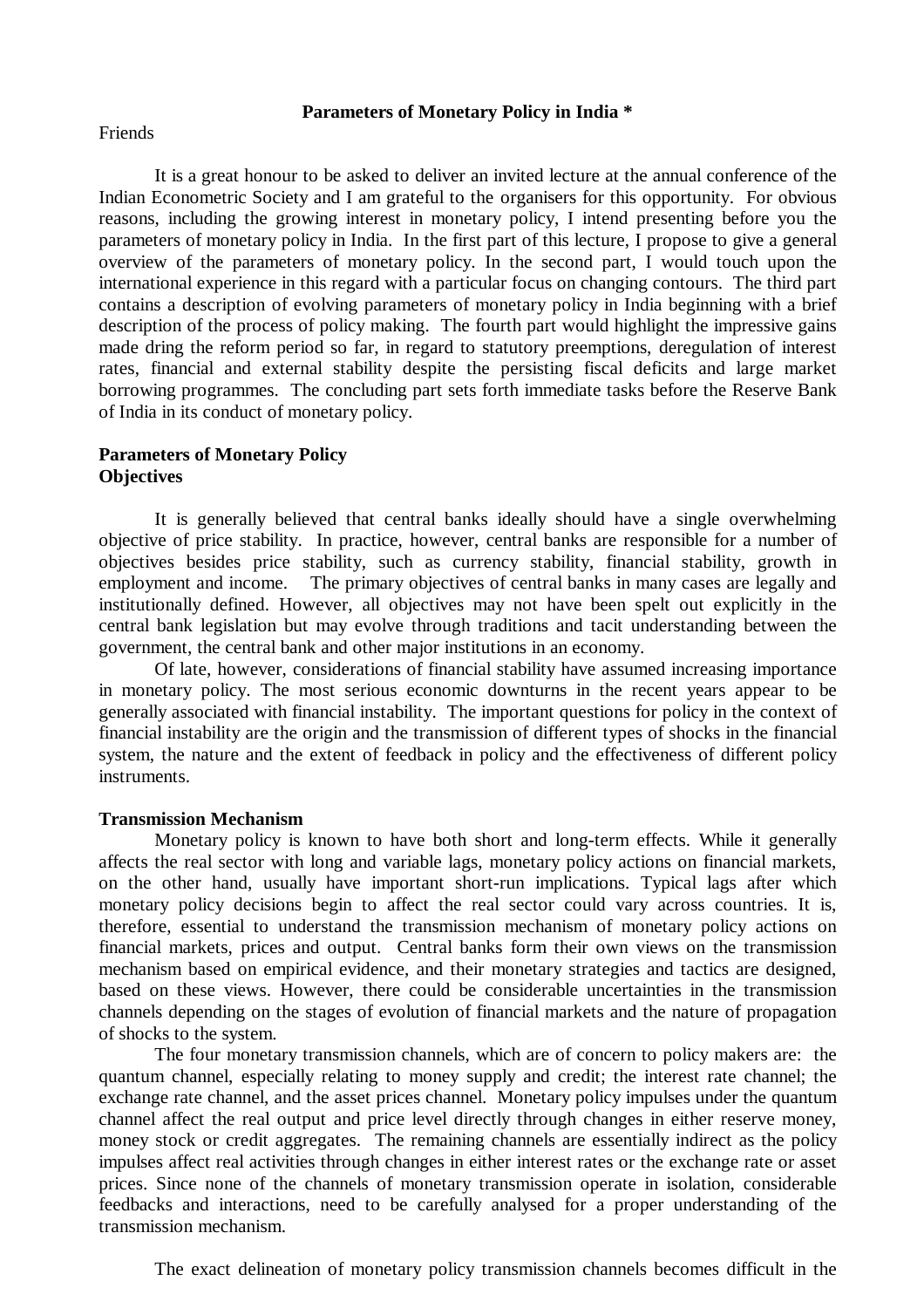## **Strategies and Tactics**

It is important to distinguish strategic and tactical considerations in the conduct of monetary policy. While monetary strategy aims at achieving final objectives, tactical considerations reflect the short run operational procedures. Both strategies and tactics for monetary management are intricately linked to the overall monetary policy framework of a central bank. Depending upon the domestic and international macroeconomic developments, the long run strategic objective could change, leading to a change in the nature and the extent of short run liquidity management.

The strategic aspects of monetary management crucially depend on the choice of a nominal anchor by the central bank. In this regard, four broad classes of monetary strategies could be distinguished. Two of these, viz., monetary targeting and exchange rate targeting strategies, use a monetary aggregate and the exchange rate respectively as an explicit intermediate target. The third, viz., multiple indicator approach, does not have an explicit intermediate target but is based on a wide range of monetary and financial indicators. The fourth, viz., inflation targeting, also does not have an intermediate target, but is characterized by an explicit final policy goal in terms of the rate of inflation.

In the 1970s when monetary policy came into prominence, many countries adopted either money supply or exchange rate as intermediate targets. During the late 1980s, these paradigms started to change following globalization, technological advancements and large movement of capital across national boundaries.

In view of difficulties in conducting monetary policy with explicit intermediate targets, of late, some countries are switching to direct inflation targeting, which works by explicitly announcing to the public the goals for monetary policy and the underlying framework for its implementation. In this framework, the monetary authorities have the freedom to deploy the instruments of monetary policy to the best of their capacities, but are limited in their discretion of policy goals. The framework is advocated on the ground that it clearly spells out the extent of central bank accountability and transparency.

In reality, monetary policy strategy of a central bank depends on a number of factors that are unique to the country and the context. Given the policy objective, any good strategy depends on the macroeconomic and the institutional structure of the economy. An important factor in this context is the degree of openness of the economy. The more open an economy is, the more the external sector plays a dominant role in monetary management. The second factor that plays a major role is the stage of development of markets and institutions: with technological development as an essential ingredient. In a developed economy, the markets are integrated and policy actions are quickly transmitted from one sector to another. In such a situation, perhaps it is possible for the central bank to signal its intention with one single instrument.

#### **Operating Procedures**

Operating procedures refer to the choice of the operational target, the nature, extent and the frequency of different money market operations, the use and width of a corridor for market interest rates and the manner of signaling policy intentions. The choice of the operating target is crucial as this variable is at the beginning of the monetary transmission process. The operating target of a central bank could be bank reserves, base money or a benchmark interest rate. While actions of a central bank could influence all these variables, it should be evident that the final outcome is determined by the combined actions of the market forces and the central bank.

The major challenge in day-to-day monetary management is decision on an appropriate level of the operating target. The success in this direction could be achieved only if the nature and the extent of interaction of the policy instruments with the operating target is stable and is known to the central bank. As the operating target is also influenced by market movements, which on occasions could be extremely volatile and unpredictable, success is not always guaranteed. Further, success is also dependent on the stability of the relationship between the operating target and the intermediate target. In a monetary targeting framework, this often boils down to the stability and the predictability of the money multiplier. In an interest rate targeting framework, on the other hand, success depends upon the strength of the relationship between the short-term and the long-term interest rates. Finally, the stability of the relationship between the intermediate and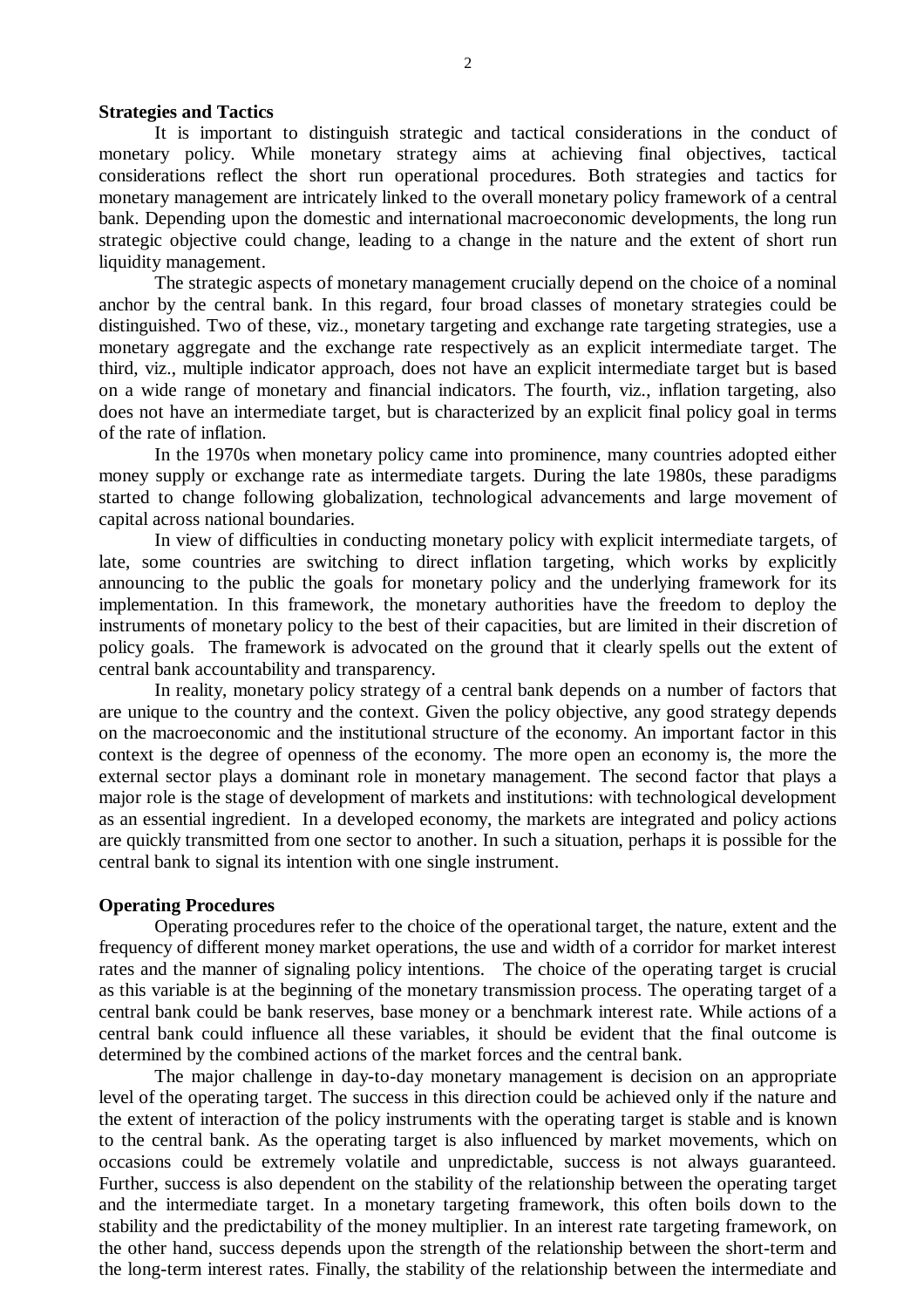eliminate an element of surprise, which is useful on occasions with respect to the central bank's operations in financial markets.

# **International Experience**

**Monetary Policy in India**

In the conduct of monetary policy, although the experiences and the choices made by individual countries vary, recent surveys highlight a number of common features, viz.,

- ? First, at the macro level, there is now widespread concern about the potential harmful effects of persistently high fiscal deficits as it may lead to excessive monetisation.
- ? Second, there have been significant reductions in the reserve ratio to relieve the pressure on the banking sector and reduce the costs of intermediation. In fact, a number of countries now have no reserve requirement;. And, in some countries, the level of minimum deposit at the central bank has fallen to such low levels that it is no longer considered an active monetary instrument.
- ? Third, the deepening of financial markets and the growth of non-bank intermediation have induced the central banks to increase the market orientation of their instruments. A consequence of this is a greater activism of central banks in liquidity management.
- ? Fourth, the greater activism through indirect instruments led to a more intensive use of open market operations (OMO) through flexible instruments like repo. The OMO can be used for net injection or absorption of liquidity and can be resorted to irrespective of whether the operating target works through the rate channel or quantity channel.
- ? Fifth, the market environment has induced many central banks to focus more on the interest rates rather than bank reserves in trying to influence liquidity.
- ? Sixth, increasing evidence of market integration implies that central banks can concentrate on the very short end of the yield curve. There is growing evidence in favour of comovements of interest rates of different maturity. This has simultaneously increased monetary policy challenges, as central banks have to keep a watchful eye on all markets and be cautious of any cascading effect or contagion emerging in the domestic economy or originating in a foreign economy.
- ? Seventh, at an operational level, while there is increasing transparency on the long-run strategic objective, central banks may not disclose their tactical considerations as some maneuverability in influencing the market is required. However, in many cases information is revealed to the market with a lag. Many central banks also attempt to estimate market expectations directly through surveys. While market expectations play a major guidepost in formulating monetary strategies, information management plays a crucial role for shortrun stabilisation.
- ? Eighth, a notable consequence of recent financial and currency crises has been the increasing emphasis on the quantity and quality of data dissemination, i.e., adequate, timely and reliable information in a standardized form.
- ? Ninth, a number of central banks now also disseminate the minutes of the meetings of major monetary policy decisions, which help to gain credibility and in building a reputation of the central bank in achieving the objectives of monetary policy.
- ? Tenth, an important issue is policy coordination between the fiscal and the monetary authorities. The stance of fiscal policy is important as it has a much broader spectrum of objectives. If fiscal authorities are the dominant players, monetary policy instruments are rendered less effective. As monetary policy evolves from a transitional setting of fiscal dominance, issues like direct access of government to central bank credit becomes important and crucial for fiscal-monetary coordination.
- ? Eleventh, policy coordination is also an important issue facing economies linked by trade and capital flows. In an increasingly synchronised business cycle environment, international policy coordination becomes extremely important.
- Twelfth, internationally, there has been more awareness that policy effectiveness is constrained by uncertainty. In fact, in many countries, the central bank projections are now published in the form of a fan chart rather than point estimates.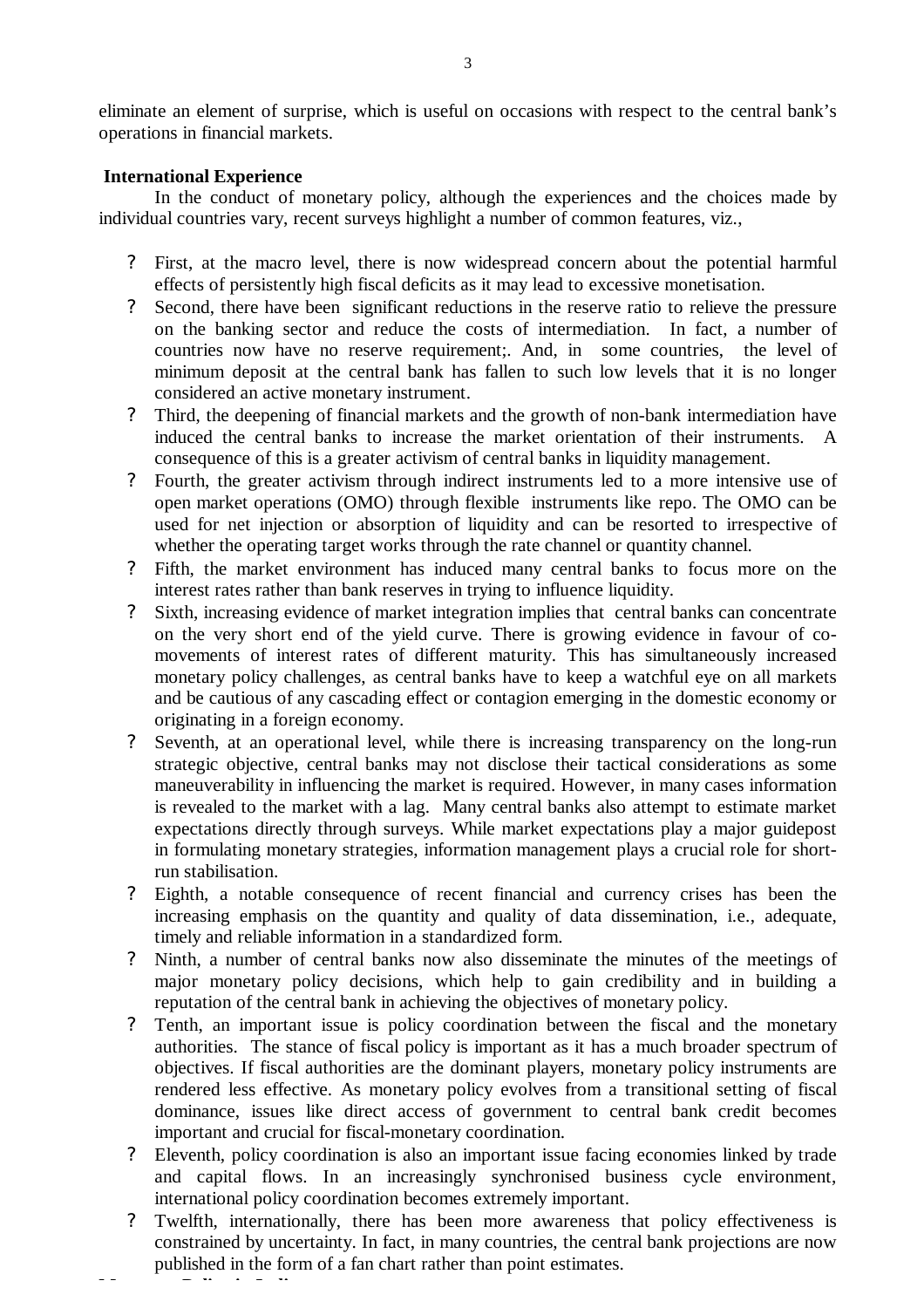The stance of monetary policy and the rationale are communicated to the public in a variety of ways, the most important being the annual monetary policy statement of Governor Jalan in April and the mid-term review in October. The statements have become over time more analytical, at times introspective and a lot more elaborate. Further, the statements include not only monetary policy stance or measures but also institutional and structural aspects. The monetary measures are undertaken as and when the circumstances warrant, but the rationale for such measures is given in the Press Release and also statements made by Governor and Deputy Governors unless a deliberate decision is taken not to do so on a contemporaneous basis. The sources for appreciating the policy stance encompass several statutory and non-statutory publications, speeches and press releases. Of late, the RBI website has become a very effective medium of communication and it is rated by experts as one of the best among central bank websites in content, presentation and timeliness. The RBI's communications strategy and provision of information have facilitated conduct of policy in an increasingly market-oriented environment.

Several new institutional arrangements and work processes have been put in place to meet the needs of policy making in a complex and fast changing world. At the apex of policy process is Governor, assisted closely by Deputy Governors and guided by deliberations of a Board of Directors. A Committee of the Board meets every week to review the monetary, economic, financial conditions and advice or decide appropriately. Much of the data used by the Committee is available to the public with about a week's lag. There are several other standing and *adhoc* committees or groups of the Board and Board for Financial Supervision plays a critical role in regard to institutional developments. Periodic consultations with academics, market participants and financial intermediaries take place through Standing Committees and *Ad Hoc* Groups, in addition to mechanisms such as resource management discussions with banks. Within the RBI, the supervisory data, market information, economic and statistical analysis are reoriented to suit the changing needs. A Financial Markets Committee focuses on a day-to-day market operations and tactics while a Monetary Policy Strategy Group analyses strategies on an ongoing basis. Periodic consultations with the Government, mainly with Ministry of Finance do ensure coordination. In brief, there are significant technical, analytical, institutional and dynamic inputs that go into the process of making monetary policy.

#### **Objectives**

Although there has not been any explicit legislation for price stability, the major objectives of monetary policy in India have been those of maintaining price stability and ensuring adequate flow of credit to the productive sectors of the economy. The relative emphasis between the objectives depends on the underlying economic conditions and is spelt out from time to time. Compared to many other developing economies, India has been able to maintain a moderate level of inflation. Historically, inflation rates in India rarely touched double digit and when they did, in most cases, they were the result of supply shocks either in the form of increase in agricultural commodity prices or in the form of increase in international prices of crude oil.

#### **Transmission Mechanism**

The monetary policy framework in India from the mid-1980s till 1997-98 can, by and large, be characterized as a monetary targeting framework on the lines recommended by Chakravarty Committee (1985). Because of the reasonable stability of the money demand function, the annual growth in broad money  $(M_3)$  was used as an intermediate target of monetary policy to achieve monetary objectives. Monetary management involved working out a broad money growth through the money demand function that would be consistent with projected GDP growth and a tolerable level of inflation. In practice, however, the monetary targeting approach was used in a flexible manner with a 'feedback' from the developments in the real sector.

While the monetary system in India is still evolving and the various inter-sectoral linkages in the economy are undergoing changes, the emerging evidences on transmission channel suggest that the rate channels are gradually gaining importance over the quantum channel. The econometric evidence produced by the Third Working Group on Money Supply (1998) indicated that output response to policy operating through the interest rate was gaining strength. Similarly,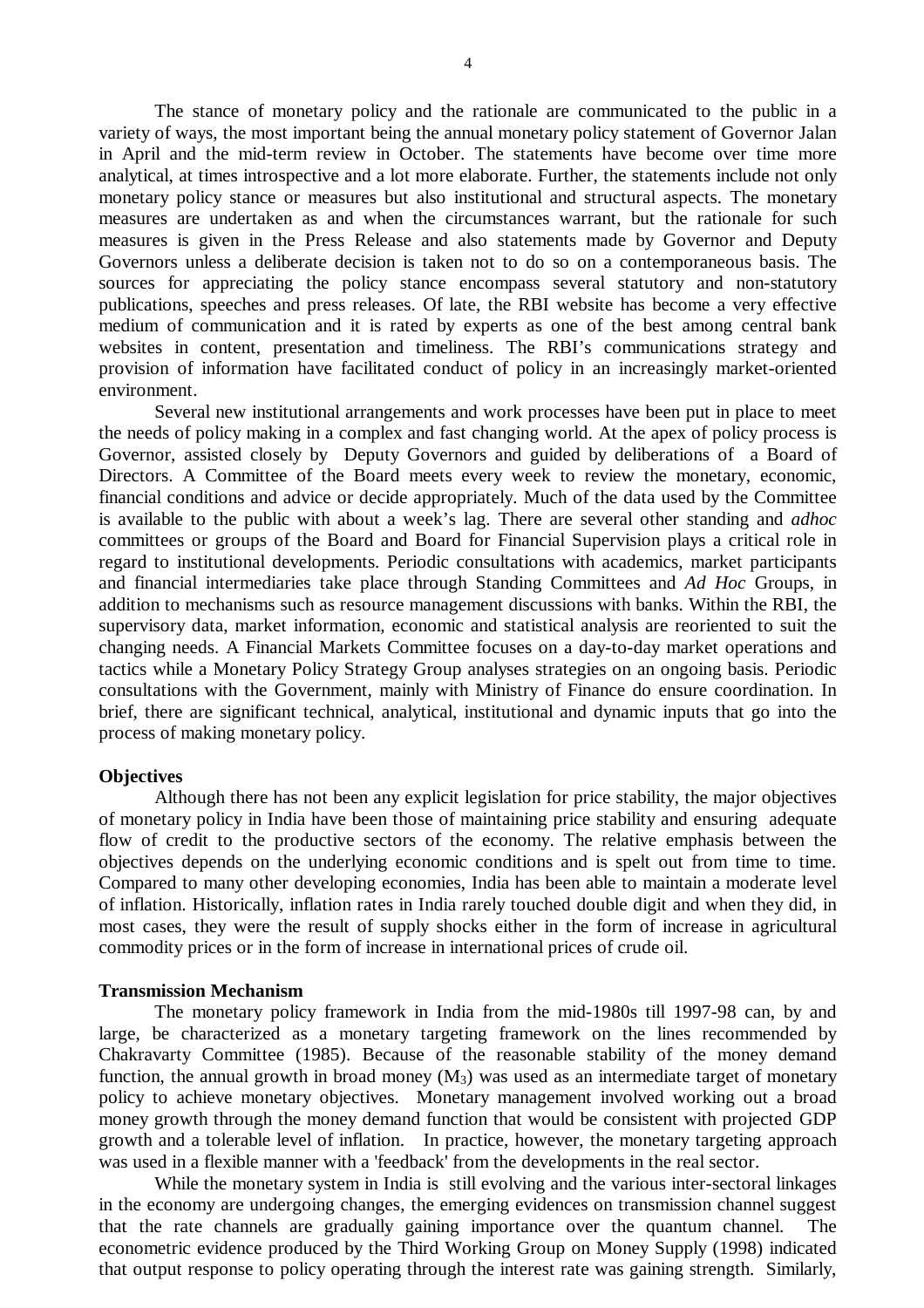important indicator, information pertaining to other monetary and financial indicators should also be taken into account seriously while formulating monetary policy, especially in view of the sweeping changes in the financial sector in India in recent years. From the year 1998-99, RBI announced that henceforth it would follow a multiple indicator approach. In this approach, interest rates or rates of return in different markets along with movements in currency, credit, fiscal position, trade, capital flows, inflation rate, exchange rate, refinancing and transactions in foreign exchange – available on high frequency basis – are juxtaposed with output data for drawing policy perspectives. In a way, such a shift was a logical outcome of measures taken over the reform period since the early 1990s.

## **Operating Procedures**

In the pre reform period prior to 1991, given the command and control nature of the economy, the Reserve Bank had to resort to direct instruments like interest rate regulations, selective credit control and the cash reserve ratio (CRR) as major monetary instruments. These instruments were used intermittently to neutralize the monetary impact of the Government's budgetary operations.

The administered interest rate regime during the earlier period kept the yield rate of the government securities artificially low. The demand for them was created through intermittent hikes in the Statutory Liquidity Ratio (SLR). The task before the Reserve Bank of India was, therefore, to develop the markets to prepare the ground for indirect operations.

As a first step, yields on government securities were made market related. At the same time, the RBI helped create an array of other market related financial products. At the next stage, the interest rate structure was simultaneously rationalized and banks were given the freedom to determine their major rates. As a result of these developments, RBI could use OMO as an effective instrument for liquidity management including to curb short-term volatilities in the foreign exchange market.

Another important and significant change introduced during the period is the reactivation of the Bank Rate by initially linking it to all other rates including the Reserve Bank's refinance rates (April 1997). The subsequent introduction of fixed rate repo (December 1997) helped in creating an informal corridor in the money market, with the repo rate as floor and the Bank Rate as the ceiling. The use of these two instruments in conjunction with OMO enabled RBI to keep the call rate within this informal corridor for most of the time. Subsequently, the introduction of Liquidity Adjustment Facility (LAF) from June 2000 enabled the modulation of liquidity conditions on a daily basis and also short term interest rates through the LAF window, while signaling the stance of policy through changes in the Bank Rate.

## **Gains from Reform**

It has been possible to reduce the statutory preemption on the banking system. The Cash reserve Ratio (CRR), which was the primary instrument of monetary policy, has been brought down from 15.0 per cent in March 1991 to 5.5 per cent by December 2001. The medium-term objective is to bring down the CRR to its statutory minimum level of 3.0 per cent within a short period of time. Similarly, Statutory Liquidity Ratio (SLR) has been brought down from 38.5 per cent to its statutory minimum of 25.0 per cent by October 1997.

It has also been possible to deregulate and rationalise the interest rate structure. Except savings deposit, all other interest rate restrictions have been done away with and banks have been given full operational flexibility in determining their deposit and lending rates barring some restrictions on export credit and small borrowings. The commercial lending rates for prime borrowers of banks has fallen from a high of about 16.5 per cent in March 1991 to around 10.0 per cent by December 2001.

In terms of monetary policy signals, while the Bank Rate was dormant and seldom used in 1991, it has been made operationally effective from 1997 and continues to remain the principal signaling instrument. The Bank Rate has been brought down from 12.0 per cent in April 1997 to 6.5 per cent by December 2001. It is envisaged that the LAF rate would operate around the Bank Rate, with a flexible corridor, as more active operative instrument for day-to-day liquidity management and steering short-term interest rates.

A contrasting feature in the positions between 1991 and 2001 is India's foreign exchange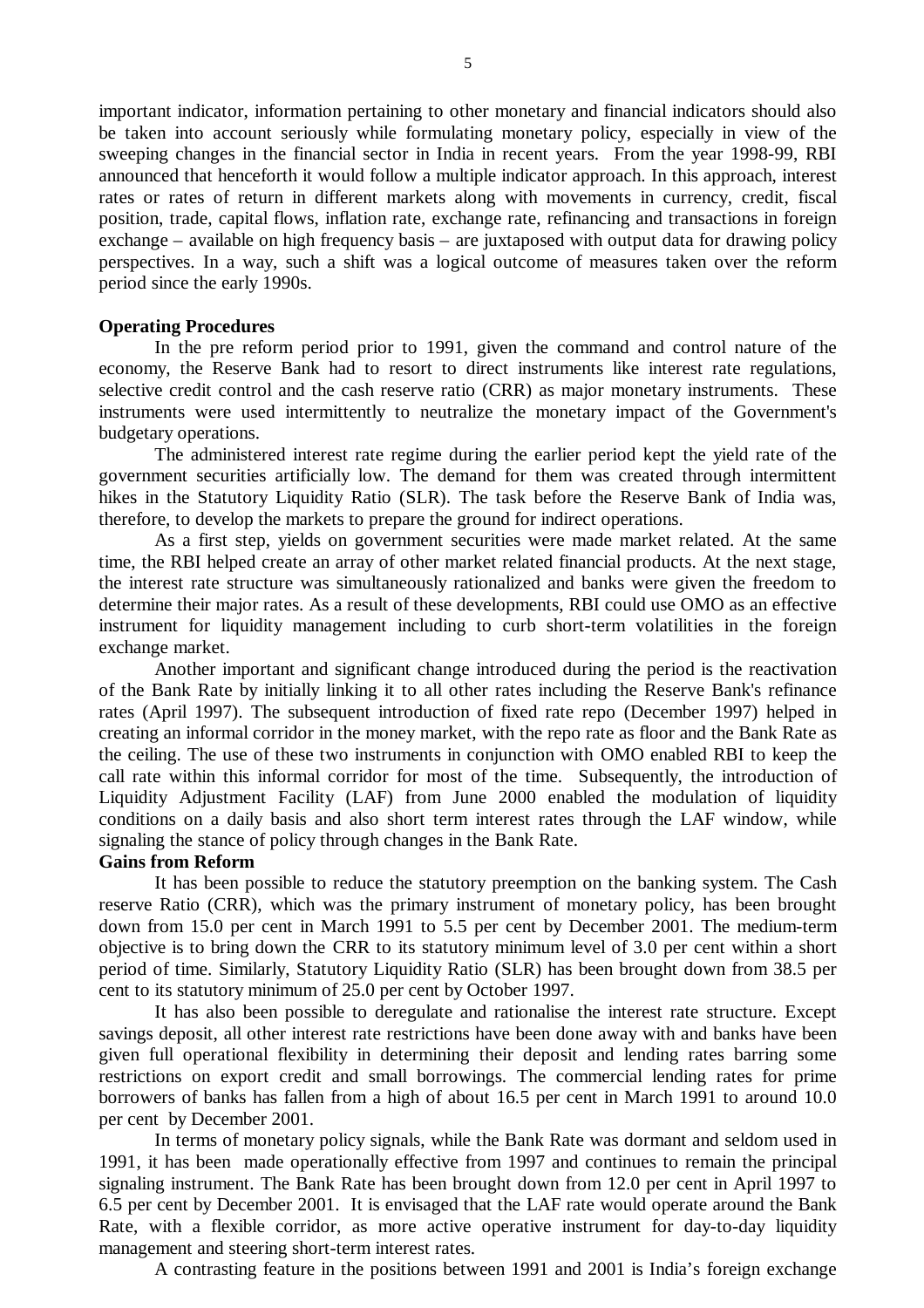foreign currency assets, on the other hand, completely altered the balance sheet of the Reserve Bank.

Large capital inflows have been accommodated by the Reserve Bank while its monetary impact has been sterilized through OMO. This has helped in reducing the government's reliance on credit from RBI. Consequently, there has been secular decline in monetised deficit, and in the process net foreign exchange assets of RBI have become the principal contributor to reserve money expansion in the recent period.

#### **Tasks before RBI**

These are impressive gains from reform but there are emerging challenges to the conduct of monetary policy in our country. Thus, while the twin objectives of monetary policy of maintaining price stability and ensuring availability of adequate credit to the productive sectors of the economy have remained unchanged, capital flows and liberalization of financial markets have increased the potential risks of institutions, thus bringing the issue of financial stability to the fore. Credit flow to agriculture and small- and medium-industry appears to be constrained causing concerns. There are significant structural and procedural bottlenecks in the existing institutional set up for credit delivery. The pace of reforms in real sector, particularly in property rights and agriculture also impinge on the flow of credit in a deregulated environment. The persistence of fiscal deficit, with the combined deficit of the Central and State Governments continuing to be high, draws attention to the delicate internal and external balance.

It is necessary to recognize the existence of the large informal sector, the limited reach of financial markets relative to the growing sectors, especially services, and the overhang of institutional structure that tend to constrain the effectiveness of monetary policy in India. The road ahead would be demanding and the Reserve Bank would have to strive to meet the challenge of steering the structurally transforming economy from a transitional phase to a mature and vibrant system and increasingly deal with alternative phases of the business cycle. Some of the immediate tasks before RBI are presented to provoke debate and promote research.

# **Modeling Exercises**

In addressing a gathering of elite econometricians assembled here, a mention should be made about developments in monetary modeling. It is well recognized that monetary policy decisions must be based on some idea of how decisions will affect the real world and this implies conduct of policy within the framework of a model. As Dr. William White of Bank for International Settlements (BIS) mentioned in an address recently in RBI, "the model may be as simple as one unspecified equation kept in the head of the central bank Governor, but one must begin somewhere. Economics may not be a science, but it should at least be conducted according to scientific principles recognizing cause and effect". While reliance on explicit modeling was rather heavy in some central banks, particularly in the 1960 and 1970s, there has been increasing awareness among the policy markers of the limitations of such models for several reasons. It is difficult to arrive at a proper model for any economy with the degree of certainty that policy makers want especially in view of observed alterations in the private sector behaviour in response to official behaviour. Further, data to monitor the economy are sometimes inadequate, or delayed, and often revised. It is said that in regard to modern economies, not only the future but even the past is uncertain, due to significant revisions in data. The process of deregulation coupled with technological progress has led to increasing role for market prices and consequently more complexities for establishing relationships in an environment where everything happens very fast, and in a globally interrelated financial world. In brief, there is need to recognize the complexities in model building for monetary policies and approach it with great humility and a dose of skepticism but ample justification for such modeling work certainly persists.

**I**t is felt that this is an appropriate time to explore more formally the relationship among different segments of the markets and sectors of the economy, which will help in understanding the transmission mechanism of the monetary policy in India. With this objective in mind, RBI had already announced its intention to build an operational model, which will help the policy decision process. An Advisory Group with eminent academicians like Professors Mihir Rakshit, Dilip Nachane, Manohar Rao, Vikas Chitre and Indira Rajaraman as external experts and a team from within the RBI were set up for developing such a model.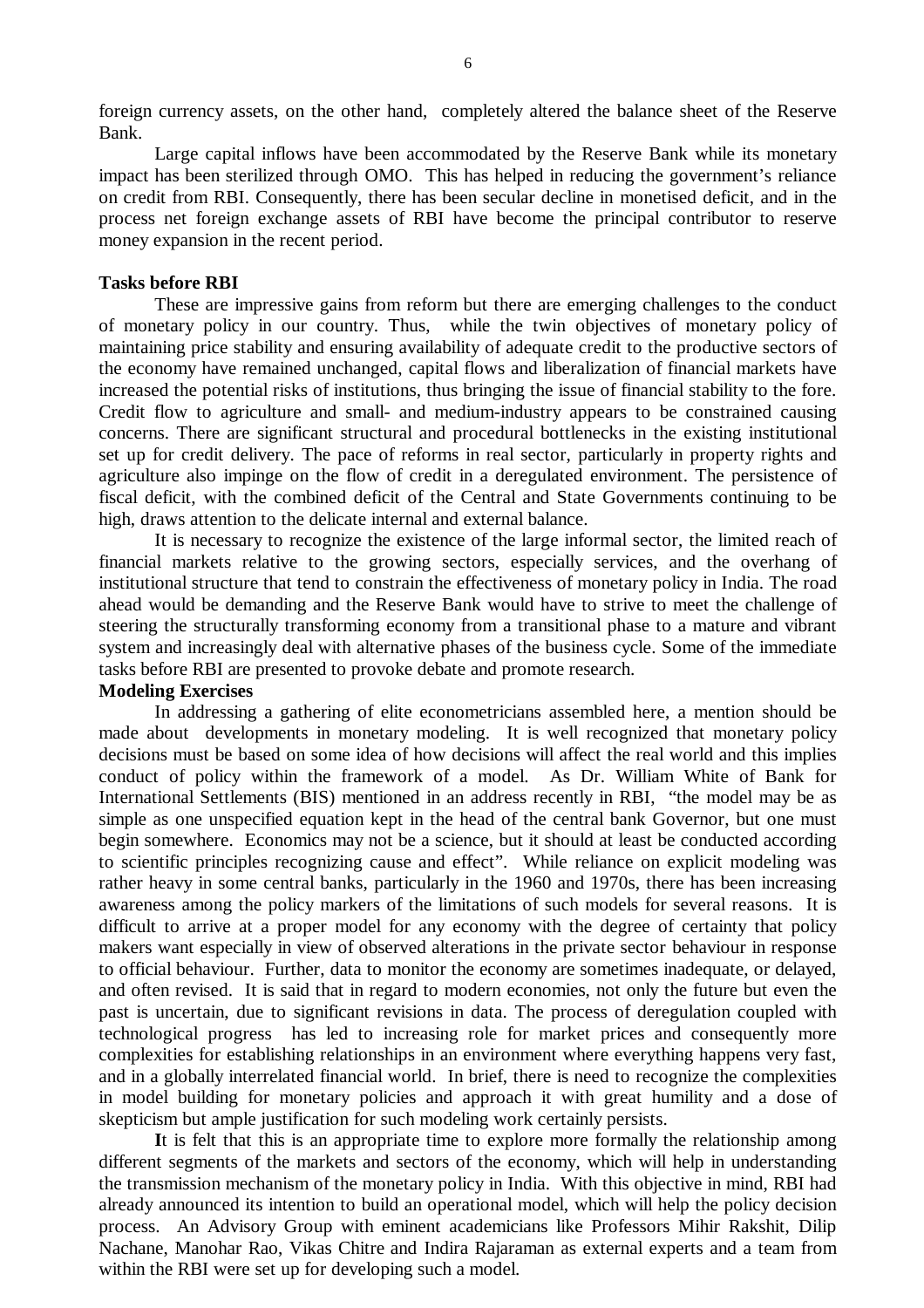implications of the monetary policy measures on the real economy. On the basis of the advice of eminent experts in the Advisory Group, it has been decided to modify the approach.

The current thinking in RBI is broadly on the following lines: the short term liquidity model making use of high frequency data will be explored. Accordingly, the interaction of the financial markets with monetary policy have been examined with weekly data focusing mainly on policy measures and different rates in the financial markets. Observations in the operational framework of the model is limited as the LAF has been operationalised only a year ago. A crucial aspect in an exercise is the forecast of currency in circulation.

The intention of RBI is to expedite the technical work in this regard and seek the advice of individual members of Advisory Group on an ongoing basis both at formal and informal levels. It is expected that the draft of the proposed model would be put in public domain shortly. RBI would seek the active participation of the interested econometricians in the debate on the draft model and give benefit of advice to RBI for finalizing and adoption.

# **Reduction in CRR**

Among the unrealized medium-term objectives of reforms in monetary policy, the most important is reduction in the prescribed CRR for banks to its statutory minimum of 3.0 per cent. The movement to 3.0 per cent can be designed in three possible ways, viz., the traditional way of pre-announcing a time-table for reduction in the CRR; reducing CRR as and when opportunities arise as is being done in recent years; and as a one-time reduction from the existing level to 3.0 per cent under a package of measures.

In the initial years, the first approach was effective but had to be abandoned when the timetable had to be disrupted to meet the eruption of global financial uncertainties and pressures on forex market. Hence, the second approach of lowering CRR when opportunities arise has been adopted, and now it has been brought down to 5.5 percent. However, if it is felt that this approach takes a longer time and a compressed time-frame is desirable to expedite development of financial markets, it is possible to contemplate a package of measures in this regard. The package could mean the reduction of CRR to the statutory minimum level of 3.0 per cent accompanied by several changes such as in the present way of maintenance of cash balances by banks with RBI. With the lagged reserve maintenance system now put in place, banks can exactly know their reserve requirements. With the information technology available with banks and with the operationalisation of Clearing Corporation of India Ltd. (CCIL) shortly and with the development of repo market, it would be appropriate if CRR is maintained on a daily basis. However, till banks adjust to such changes in the maintenance of CRR, a minimum balance of 95 per cent of the required reserves on a daily basis may have to be maintained when CRR is reduced to 3.0 per cent. The other elements of package have to be worked out carefully.

#### **Access to Call Money Market**

An important related component of ongoing reform relates to restricting the call money market to banks and Primary Dealers (PDs). Several measures have been initiated in this regard but in view of the growing importance attached to stability in the financial system and the growing alternatives to access liquidity management through activation of repos facilitated by CCIL, there is a strong case to impose some limits on access to non-collateralised borrowing through call money even under the dispensation of restricted participation only to banks and PDs. The call money window should be used to iron out temporary mismatches in liquidity and banks should not use this on a sustained basis as a source of funding their normal requirements. A beginning has been made by prescribing for access to call money a ceiling of 2.0 per cent of aggregate deposits in respect of urban co-operative banks (UCBs). Such a stipulation can be extended to all commercial banks and with some modifications such as, an alternative of 25.0 to 50.0 per cent of their net owned funds. If any bank has any temporary need to go beyond the ceilings prescribed for access to call money, RBI could consider such requests to alleviate possible shocks to individual banks. Similarly, once the repo market develops, PDs should reduce and in fact consider eliminating their access to the call money market. There is an opinion that such restrictions of access to call money in Indian conditions would add to stability in financial markets and help develop term money market. A final decision would no doubt be taken after discussions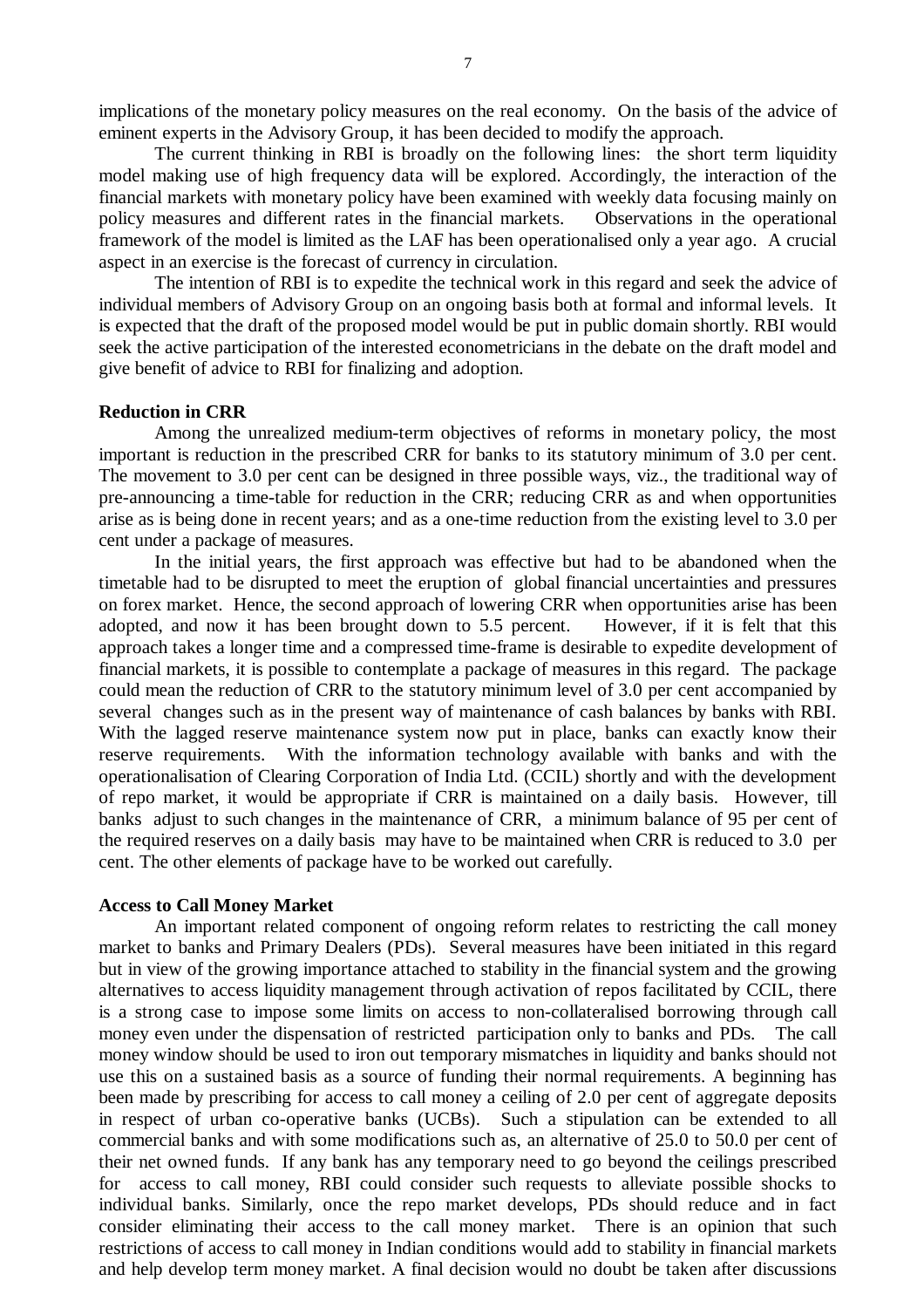operationalisation of CCIL and attracting non-banks also into an active repo market. The effectiveness of LAF thus will be strengthened with a pure inter-bank call/notice money market in place coupled with growth of repo market for non-bank participants. The LAF operations combined with judicious use of OMOs are expected to evolve into a principal operating procedure of monetary policy of RBI. To this end, RBI may have to reduce substantially the liquidity through refinance to banks and PDs. For example, if RBI intends to tighten the money market conditions through LAF, the automatic access of refinance facility from the RBI to banks and PDs may reduce the effectiveness of such an action and thereby cause transmission losses of monetary policy. It may be appropriate to note that in most of the developed financial markets, the standing facilities operate at the margin.

At present RBI provides standing facilities comprising the support available to banks under Collateralized Lending Facility (CLF) and export credit facility to banks, and liquidity support to PDs. One way of reducing the standing facility will be to eliminate CLF from the standing facilities and reducing the present ratio of normal and back-stop facilities. The existing methodology of calculating eligible export credit refinance continues till March 2002 and RBI has expressed its intention of moving away from sector specific refinance. As CRR gets lowered and repo market develops, the refinance facilities should also be lowered giving more effectiveness to the conduct of monetary policy.

#### **Towards International Standards**

As part of the ongoing process of reforms, it is necessary to improve our standards, codes and practices in matters relating to financial system and bring them on par with international ones. One of the Advisory Groups with Shri M. Narasimham as Chairman and Shri S.S. Tarapore as a member, assessed the extent of India's compliance with international standards and codes in the area of 'Transparency in Monetary and Financial Policies'. Noting that RBI's policies and operations largely conform to the IMF Code, the Group offered a set of recommendations for making India fully compliant with the Codes.

First, the Group recommended that the objective of monetary policy should be set out by the Government, as part of its overall economic policy package, and the Government should be obliged to seek parliamentary debate on these objectives as also any changes in these objectives thereafter. The Group further suggested that the Government should also consider prescribing to the RBI single objective such as a medium-term inflation while the Government would have for itself a clearly set out hierarchy of objectives for which it could use its other instruments of policy. However, RBI is of the view that at the current stage of institutional development and fiscal stance, coordination and harmony are of paramount importance though there is need for clearer demarcation of responsibilities and accountability between RBI and the Government with appropriate degrees of transparency. Moving in this direction, RBI is divesting all ownership functions as also term lending functions, subject to approvals by the Government.

Second, the Group recommended amendments to relevant legislation to accord greater operational flexibility to the RBI for the conduct of monetary policy and regulation of financial system. In the light of the Finance Minister's budget statement, RBI has transmitted proposals for legislative changes in the Reserve Bank of India Act, which is under the consideration of the Government. These proposals if endorsed by the Parliament would accord greater operational flexibility to the RBI for conduct of monetary policy.

Third, it was suggested that the Government should set up its own independent debt management office to take over the present functions discharged by the RBI, and thus avoid conflict of interest in conduct of monetary policy. RBI in its annual monetary policy of 2001, has announced progress made in this regard and its intention to divest itself of the debt management function. An enabling proposal to delink the function of debt management of the Government from the Reserve Bank has been made in the RBI (Amendment) Bill 2001. The Government has also decided, in principle, to delink these functions.

Fourth, the Group recommended that RBI should set up Monetary Policy Committee (MPC) as a committee of the Board, by regulation, requiring no specific changes in the law. However, at present, no view has been taken in the matter of either setting up such a Committee or disclosing the deliberations leading to monetary policy actions. In this context, it needs to be noted